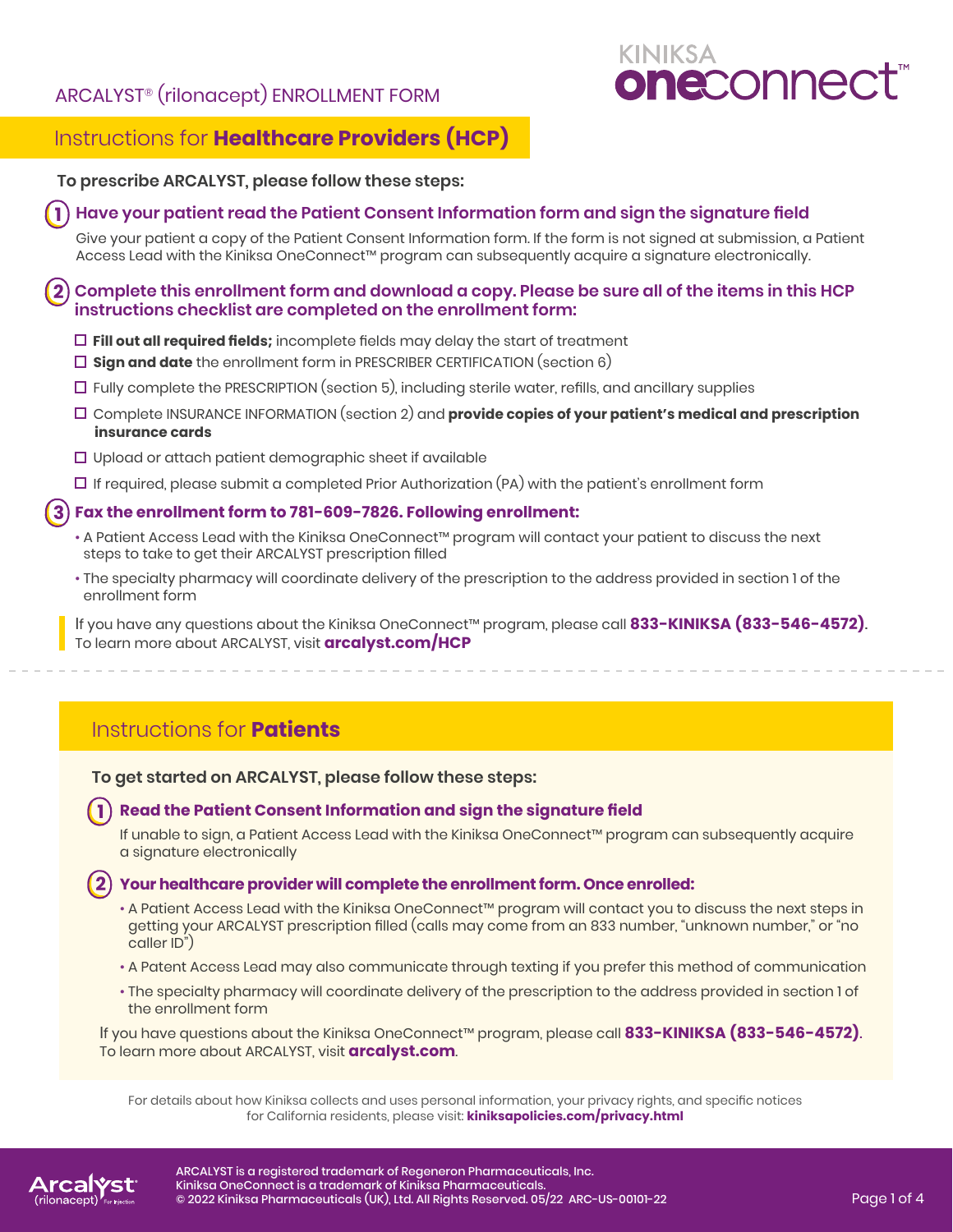

## **PATIENT CONSENT INFORMATION Please read the following, then complete and sign the areas indicated below.**

I understand that the Kiniksa OneConnect™ program ("the Program") is a patient support service offered by Kiniksa Pharmaceuticals ("Kiniksa") to help eligible patients who have been prescribed a Kiniksa therapy to obtain financial assistance and access other patient support programs and services provided by the Program.

By signing below, I authorize my healthcare providers and staff (eg, physicians, pharmacies) and my insurance company to disclose in electronic or other form, personal health information about me, including information related to my medical condition and any treatment, my health insurance coverage, and my address, email address, and telephone number (collectively, my "PHI") to Kiniksa, its affiliates, agents, contractors, and representatives, and the Program so that Kiniksa may review, use, and disclose the PHI and information on this form for purposes of: (1) verifying, investigating, assisting with, and coordinating my coverage for the therapy with my healthcare provider or health insurers; (2) assessing my eligibility for co-pay assistance or free drug or referring me to other programs and sources of funding and financial support; (3) coordinating delivery of the therapy to me or my healthcare provider; (4) providing education, information on Kiniksa products, and support services to me related to the therapy; (5) gathering feedback on my therapy and/or disease state; (6) contacting me by mail, email, phone, or text for any of the above purposes; and (7) creating information that does not identify me personally for use other than for the legitimate purposes as set forth in this authorization. I also authorize Kiniksa and my healthcare providers and my insurance company to use my PHI to communicate with me about Kiniksa products and services. I authorize my pharmacy and Kiniksa contractors to receive remuneration from Kiniksa for disclosing or using my PHI and/or for providing support services as outlined in this authorization. I understand that once disclosed pursuant to this authorization, my PHI may no longer be protected under federal or state law and could be disclosed by Kiniksa to others, but I also understand that Kiniksa will make reasonable efforts to keep my PHI private and to disclose it only for purposes set forth in this authorization.

I understand that I do not have to sign this authorization to obtain health care treatment or benefits; however, in order to receive the services and communications described above, I must sign the authorization. I understand that I may cancel my authorization at any time by contacting Kiniksa by fax at 1-781-609-7826, or by mail at Kiniksa OneConnect Program, 100 Hayden Avenue, Lexington, MA 02421. My cancellation of this authorization will be effective for Kiniksa upon receipt, and will be effective for each of my healthcare providers and insurance companies when they are notified of it, but the cancellation will not affect prior uses or disclosures of PHI.

I understand that I have a right to receive a copy of this authorization.

This authorization expires one (1) year after the date I sign it as shown below, or such earlier date as may be required by the state in which I reside, unless I cancel it before then.

If the form is not signed at submission, a Patient Access Lead with the Kiniksa OneConnect™ program can subsequently acquire a signature electronically.

## **\*Required information.**

#### **\*PATIENT CONSENT If patient consent on this form during submission is not possible, consent can be acquired electronically.**

I have read, understand, and agree to all the PATIENT CONSENT INFORMATION and verify that the information I have provided in this authorization is complete and accurate.

\*Printed Name of Patient, Legal Guardian, or Personal Representative:

\*Relationship to Patient:

**\*Signature of Patient, Legal Guardian, or Personal Representative: \*Date:** 

#### **Please review the statements below. Checking these boxes is optional.**

By checking this box, I consent to receive recurring text messages from the Kiniksa OneConnect™ program, including service updates and medication reminders, to the number I have provided. Message and data rates may apply. I am not required to consent or provide my consent as a condition of receiving any goods or services. I can text STOP to unsubscribe any time. For more details, please visit **[kiniksapolicies.com/privacy.html](http://kiniksapolicies.com/privacy.html)**

By checking this box, I consent to participate in marketing surveys and receive marketing communications and materials  $\Box$  from Kiniksa via phone, mail, or email. I understand that I may opt out of receiving such messages at any time by calling **833-KINIKSA (833-546-4572)** or emailing **KiniksaOneConnect@kiniksa.com**

By checking this box, I understand that the personal data I provide on this form may be shared with third parties operating  $\Box$  on behalf of Kiniksa to conduct market research. I authorize Kiniksa and these third parties to contact me for market research purposes.

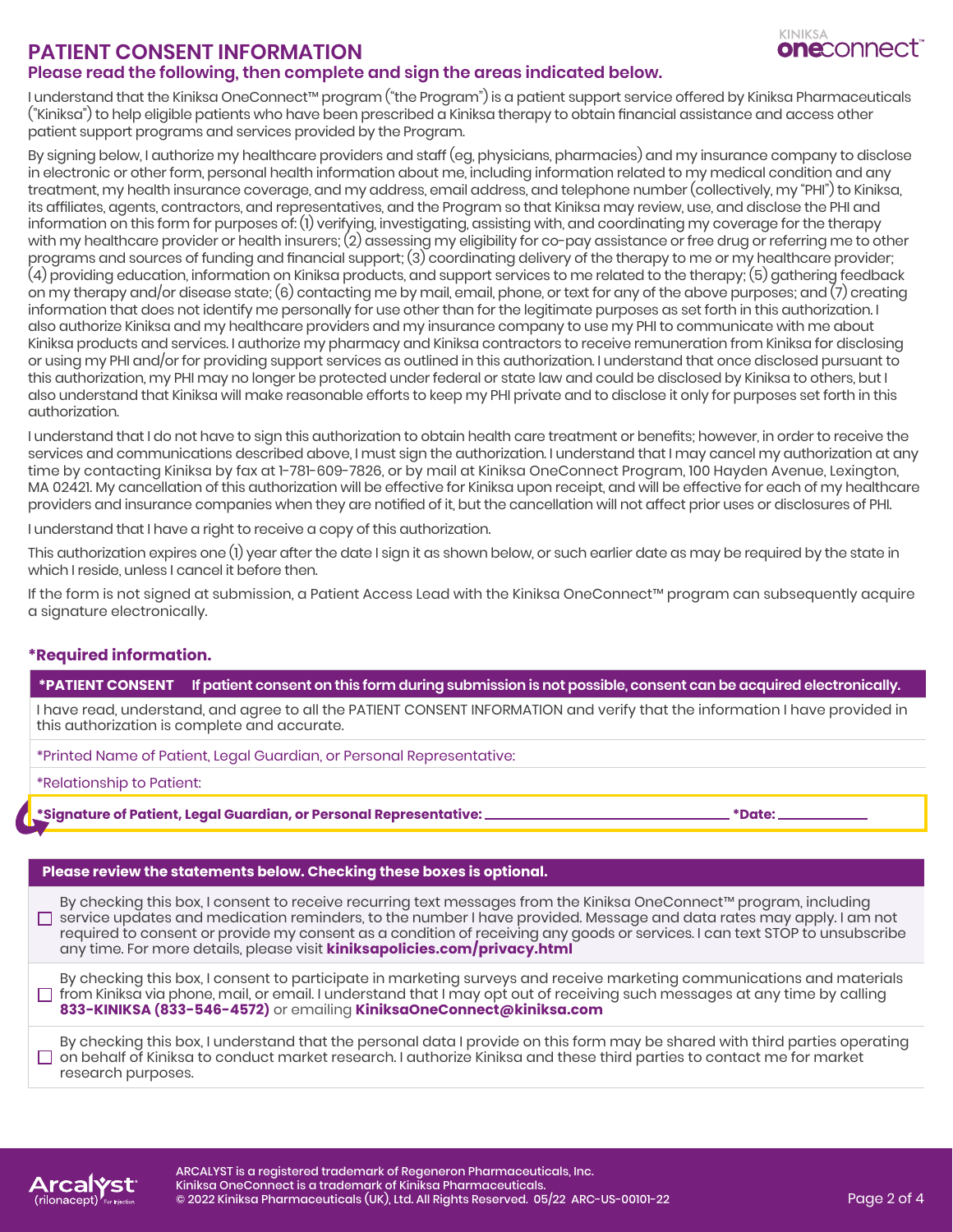# **ENROLLMENT FORM \*Required information**



| <b>FATIENT INFORMATION</b>                                                                                                                                                                                                                                                                                   |                                                                                                                                        |                                                                                                                     |                                                  |                                       |                                    |  |  |
|--------------------------------------------------------------------------------------------------------------------------------------------------------------------------------------------------------------------------------------------------------------------------------------------------------------|----------------------------------------------------------------------------------------------------------------------------------------|---------------------------------------------------------------------------------------------------------------------|--------------------------------------------------|---------------------------------------|------------------------------------|--|--|
| First name:                                                                                                                                                                                                                                                                                                  | MI:<br>Last name:                                                                                                                      |                                                                                                                     |                                                  | Suffix:                               | Sex: $\Box M \Box F$               |  |  |
| Home address:                                                                                                                                                                                                                                                                                                |                                                                                                                                        |                                                                                                                     |                                                  |                                       | ZIP:                               |  |  |
| Alternate address:                                                                                                                                                                                                                                                                                           | City/State:                                                                                                                            |                                                                                                                     | ZIP:                                             |                                       |                                    |  |  |
| Ship treatment to: □ Home address □ Alternate address                                                                                                                                                                                                                                                        |                                                                                                                                        |                                                                                                                     | DOB:                                             |                                       |                                    |  |  |
|                                                                                                                                                                                                                                                                                                              |                                                                                                                                        | Preferred phone: ______________ □ Home □ Mobile □ Work   Alternate phone: _________ □ Home □ Mobile □ Work   Email: |                                                  |                                       |                                    |  |  |
| Preferred contact method: □ Phone (OK to leave messages: □ Y □ N) □ Text □ Email                                                                                                                                                                                                                             |                                                                                                                                        |                                                                                                                     |                                                  |                                       |                                    |  |  |
| Best time to contact: □ Weekday mornings □ Weekday afternoons □ Weekday evenings                                                                                                                                                                                                                             |                                                                                                                                        |                                                                                                                     |                                                  |                                       | Language: □English □Spanish □Other |  |  |
| Alternate contact first name:                                                                                                                                                                                                                                                                                | Last name:                                                                                                                             |                                                                                                                     | Relationship to patient:                         |                                       |                                    |  |  |
| Email:<br>Phone:                                                                                                                                                                                                                                                                                             |                                                                                                                                        |                                                                                                                     |                                                  | OK to leave messages: $\Box Y \Box N$ |                                    |  |  |
| <b>MEDICAL HISTORY</b>                                                                                                                                                                                                                                                                                       |                                                                                                                                        |                                                                                                                     |                                                  |                                       |                                    |  |  |
|                                                                                                                                                                                                                                                                                                              |                                                                                                                                        |                                                                                                                     |                                                  |                                       |                                    |  |  |
|                                                                                                                                                                                                                                                                                                              | Allergies: ON Known Drug Allergies Dother: _______________ Prior treatments: ONSAIDs DColchicine DCorticosteroids Dother: ____________ |                                                                                                                     |                                                  |                                       |                                    |  |  |
| Number of flares since patient's index event __________                                                                                                                                                                                                                                                      |                                                                                                                                        |                                                                                                                     | Timeframe since patient's index event: _________ |                                       |                                    |  |  |
| $\bf{2}$<br>* INSURANCE INFORMATION Please provide a copy of the front and back of the patient's medical and prescription insurance cards.                                                                                                                                                                   |                                                                                                                                        |                                                                                                                     |                                                  |                                       |                                    |  |  |
| Is the patient enrolled in a government-funded health plan <sup>t</sup> , qualified health<br>plan (QHP), or plan offered on a state or federal marketplace or exchange?<br>TYes $\Box$ No $\Box$ Patient Does Not Have Health Insurance<br>†Such as Medicare, Medicare Part D, Medicaid, VA, DoD, TRICARE®. |                                                                                                                                        |                                                                                                                     |                                                  |                                       |                                    |  |  |
| Primary Insurance:                                                                                                                                                                                                                                                                                           | ID $#$ :                                                                                                                               |                                                                                                                     | Group #:                                         |                                       | Phone #:                           |  |  |
| Policy Holder:                                                                                                                                                                                                                                                                                               |                                                                                                                                        |                                                                                                                     |                                                  | Relationship to Patient:              |                                    |  |  |
| Pharmacy Insurance:                                                                                                                                                                                                                                                                                          | ID $#$ :                                                                                                                               |                                                                                                                     | Group #:                                         |                                       | Phone #:                           |  |  |
| Policy Holder:                                                                                                                                                                                                                                                                                               |                                                                                                                                        | Relationship to Patient:                                                                                            |                                                  |                                       |                                    |  |  |
| RxBIN:                                                                                                                                                                                                                                                                                                       |                                                                                                                                        |                                                                                                                     | RxPCN:                                           |                                       |                                    |  |  |
| $\mathbf{3}$<br>*PRACTICE AND PRESCRIBER INFORMATION                                                                                                                                                                                                                                                         |                                                                                                                                        |                                                                                                                     |                                                  |                                       |                                    |  |  |
| Office/Clinic/Institution name:                                                                                                                                                                                                                                                                              |                                                                                                                                        |                                                                                                                     | <b>Contact name:</b>                             |                                       |                                    |  |  |
| Address:                                                                                                                                                                                                                                                                                                     |                                                                                                                                        | City/State:                                                                                                         |                                                  | ZIP:                                  |                                    |  |  |
| Contact phone:                                                                                                                                                                                                                                                                                               |                                                                                                                                        | Contact fax:                                                                                                        |                                                  | Contact email:                        |                                    |  |  |
| <b>Prescriber first name:</b>                                                                                                                                                                                                                                                                                |                                                                                                                                        |                                                                                                                     | <b>Prescriber last name:</b>                     |                                       |                                    |  |  |
| Address:                                                                                                                                                                                                                                                                                                     |                                                                                                                                        | City/State:                                                                                                         |                                                  |                                       |                                    |  |  |
| Prescriber email address:                                                                                                                                                                                                                                                                                    |                                                                                                                                        |                                                                                                                     |                                                  |                                       |                                    |  |  |
| NPI #:                                                                                                                                                                                                                                                                                                       |                                                                                                                                        | License $#$ (and state):                                                                                            |                                                  |                                       |                                    |  |  |
| Tax ID $#$ :                                                                                                                                                                                                                                                                                                 |                                                                                                                                        |                                                                                                                     |                                                  |                                       |                                    |  |  |

### **Please continue enrollment on next page.**